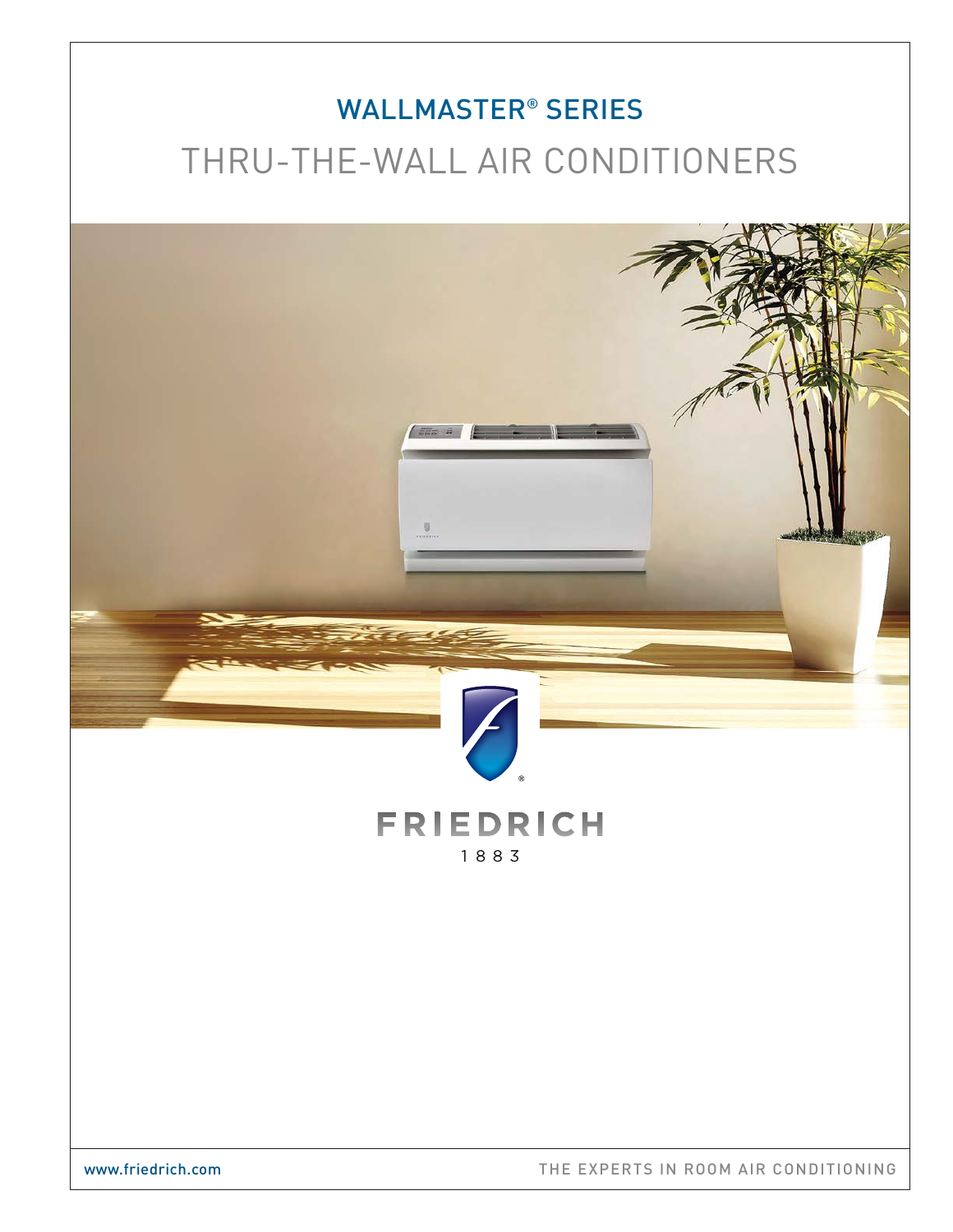## WallMaster® Thru-the-wall Air Conditioners

### A perfect fit in Friedrich and Fedders A & B 27" sleeves



#### **COMFORT & CONVENIENCE**

- New design makes controls more accessible
- Remote control
- 24-hour timer
- Smart Fan auto-adjusts fan speed to maintain desired temperature
- Check filter reminder
- 3-speed fan
- Auto restart
- Electronic defrost control
- Individually adjustable louvers direct the air flow where you need it
- Washable, antimicrobial filter

#### **ENERGY MANAGEMENT**

- Money Saver® setting cycles the fan with the compressor
- ENERGY STAR® qualified models
- R-410A refrigerant

### **DURABILITY & QUALITY**

• Rotary compressor provides quiet, dependable performance

Select MODE, FAN SPEED, MONEY SAVER®, adjust TEMPERATURE and set

the TIMER.

- Premium aluminum exterior grille
- Dense blower insulation blocks outdoor noise
- Rifled copper tubing
- Impact resistant front cover
- High tech fins with sine wave lanced louvers increase energy efficiency by increasing surface area for heat exchange

#### **SAFETY & SECURITY**

- EntryGard™ anti-intrusion protection secures chassis to sleeve to deter 'kick-in' intrusion
- Power cord current leakage protected
- UL listed for safe operation
- Insect barrier

#### **INSTALLATION FEATURES**

- Mounts flush with the exterior wall for a neat appearance
- Ideal for thicker wall installations, where side fins don't fit
- Firm grip handles on the chassis for easy installation and removal from wall sleeve
- A direct replacement for 27" sleeves including Fedders A and B\*. Sleeve measures 27" W x 16 3/4" H

#### **OPTIONAL ACCESSORIES**

- AG architectural grille for use with WSE sleeve
- Baffle adapter kit for use with deep sleeve installations (Fedders B sleeves)
- Drain kit for condensate disposal
- Internal drain kit for new construction applications where condensate drain system is built-in
- WSE sleeve ships with inside and outside steel weather panels and standard exterior grille



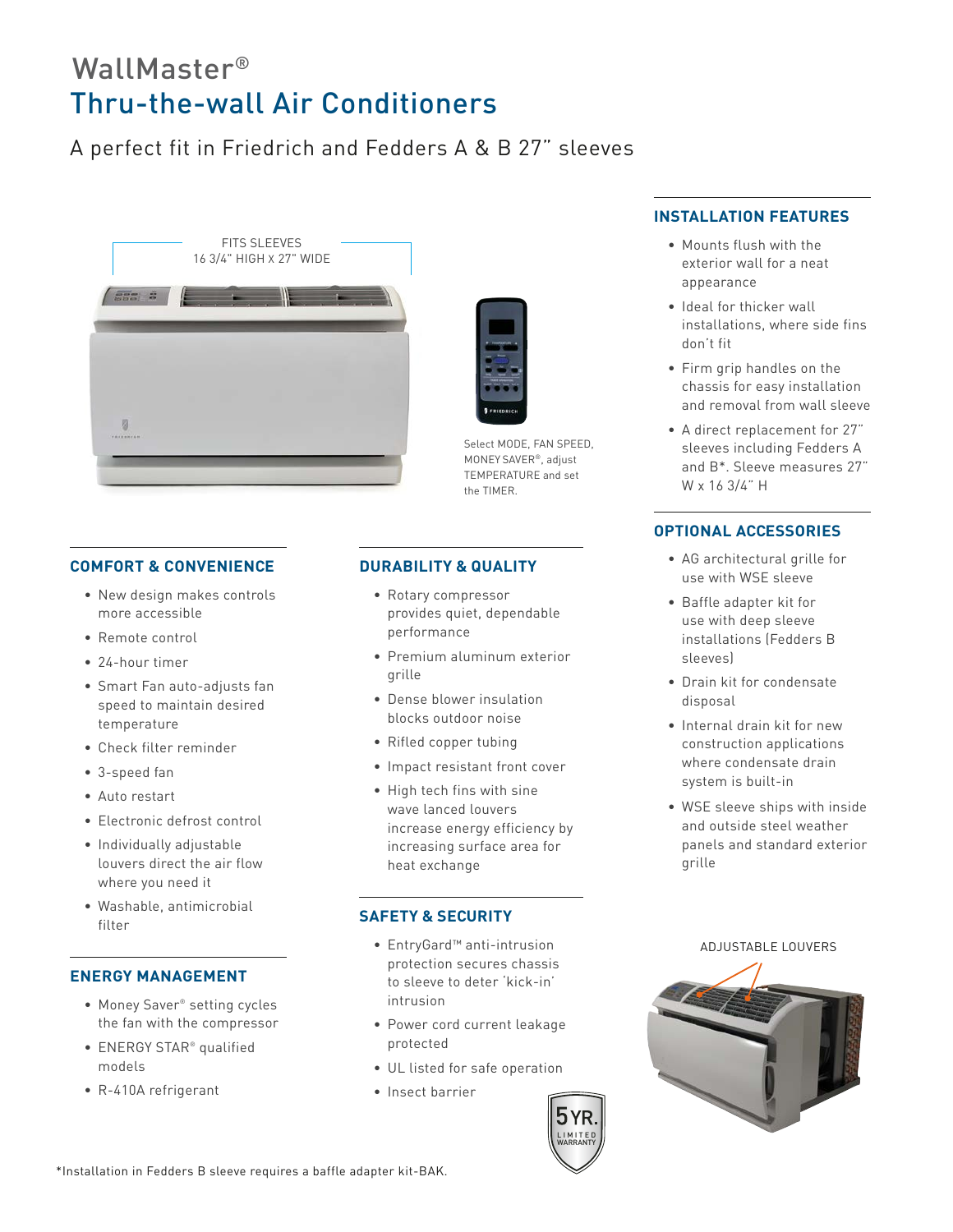### WSE SLEEVE EXTERIOR GRILLES



#### **Standard Grille**

Premium, expanded metal grille with powder coat paint. Ships with WSE sleeve. Galvanized steel inner and outer weather panels also ship with sleeve.

#### **WSE Wall Sleeve**

Ships with weather panels and grille. Sleeve is shown at right with standard galvanized steel inner panel, painted steel outer panel and standard grille.



**Optional Architectural Grille**- **AG** Premium extruded aluminum grille.

#### IMPORTANT:

Operating the air conditioner with incorrect rear grille or without Baffle Adapter Kit (on 19 3/4" deep sleeve) will recirculate discharge air and cause compressor overload to trip.

This will cause the unit to shut down temporarily and may lead to premature compressor failure.

CORRECT Vertical Louvers



INCORRECT Horizontal Louvers





Inner steel weather panel WSE sleeve **Outer weather panel** Standard grille







### INSTALLATION ACCESSORIES

#### **DK / Drain Kit**

Installed at the back of the unit and allows for attachment to condensate disposal system, if necessary or desired.

#### **IDK / Internal Drain Kit**

New construction applications where a condensate drain system has been built into the wall interior.



#### **BAK / Baffle Adapter Kit**

Necessary when installing in a sleeve deeper than 16 3/4" deep, such as Fedders B sleeve (19 3/4" deep).



### WSE SLEEVE DIMENSIONS

|        |       |       | Depth<br>with   | <b>Minimum</b><br>Extension |        | Thru-the-wall<br><b>Finished Hole</b> |            |
|--------|-------|-------|-----------------|-----------------------------|--------|---------------------------------------|------------|
| Height | Width | Depth | Front           | Outside                     | Height | Width                                 | Max. Depth |
| 163/4" | 27"   |       | 16 3/4" 24 1/4" | 9/16"                       |        | 17 1/4" 27 1/4"                       | 15 5/16"   |

### CHASSIS DIMENSIONS

| Height | Width               | <b>Height</b><br>Depth   of Front | Width of<br>Front | Depth<br>with<br>Front | Minimum<br><b>Extension Into</b><br>Room with<br>Front |
|--------|---------------------|-----------------------------------|-------------------|------------------------|--------------------------------------------------------|
|        | 15 3/4" 26 1/2" 21" | 17 1/4" 27 1/2" 23 1/4"           |                   |                        | 71/2"                                                  |

### FITS EXISTING FEDDERS SLEEVES

| <b>Sleeve Dimensions</b> | Friedrich<br><b>WSE Sleeve</b> | Fedders<br>A Sleeve | Fedders<br><b>B</b> Sleeve |  |  |
|--------------------------|--------------------------------|---------------------|----------------------------|--|--|
| Height (inches)          | 16 3/4                         | 163/4               | 16 3/4                     |  |  |
| Width (inches)           | 27                             | 27                  | 27                         |  |  |
| Depth (inches)           | 16 3/4                         | 16 3/4              | 19 3/4                     |  |  |

NOTE: Chassis requires WSE sleeve (sold and shipped separately)